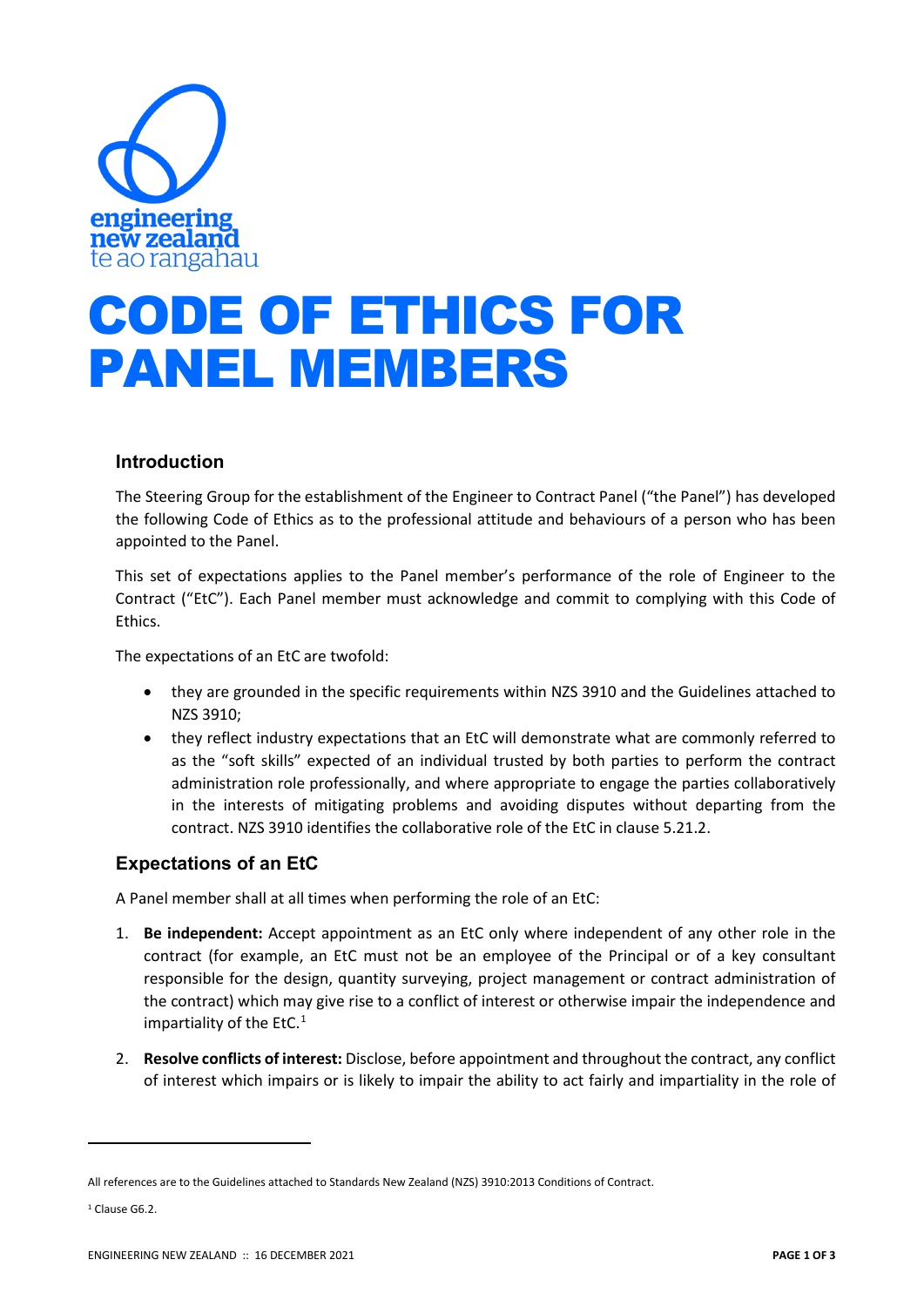EtC, and resign where the conflict of interest cannot be resolved to the reasonable satisfaction of the parties to the contract.<sup>[2](#page-1-0)</sup>

- 3. Act professionally: Act at all times in good faith<sup>3</sup>, and in a professional,<sup>4</sup> expeditious, diligent, orderly and timely $5$  manner
- 4. Make all decisions impartially<sup>[6](#page-1-4)</sup>: Act fairly, impartially, honestly, with integrity, without bias, consistent with and in reliance on the relevant contract, exercising professional judgment<sup>[7](#page-1-5)</sup> in all decision-making under the contract including, without limitation, contractual interpretation, assessment, compliance, contractual entitlement, valuation, or certification. Obtain independent legal or other advice where necessary to inform decision-making.
- 5. **Principal's Representative:** Act as representative of the Principal only in issuing directions, variations, and instructions to the Contractor, and as agent in issuing payment schedules.<sup>[8](#page-1-6)</sup>
- 6. **Advise Principal and Contractor:** Provide advisory opinions to the Principal[9](#page-1-7) and the Contractor in respect of matters in relation to the contract, without at any time acting as an advocate of either party.
- 7. **Comply with time requirements:** Perform all duties of the EtC within the time or times stated in the contract<sup>10</sup>, or, where no time limit is stated, within a reasonable time<sup>[11](#page-1-9)</sup>
- 8. **Delegate effectively:** Nominate in writing (where applicable):
	- a. A suitably qualified and experienced person as Engineer's Representative to perform the contract administration and other duties of the Engineer<sup>12</sup>, clearly defining the extent of their optional authorities<sup>13</sup>; and
	- b. Any assistants to the Engineer's Representative<sup>14</sup>.
- 9. **Be decisive:** Make decisions where required by the contract, promptly, with appropriate reasons. [15](#page-1-13)
- 10. **Act collaboratively:** Work together with the parties as required in exploring options for avoiding or reducing the impact of matters that arise during the course of the contract<sup>16</sup>, and take active steps

<span id="page-1-7"></span><sup>9</sup> Clause 6.1.2(a).

- <span id="page-1-9"></span><sup>11</sup> Clause 6.2.2.
- <span id="page-1-10"></span><sup>12</sup> Clause 6.3.1.

<span id="page-1-12"></span><sup>14</sup> Clause 6.3.5.

<span id="page-1-0"></span> $2$  Clause 6.1.1.

<span id="page-1-1"></span><sup>3</sup> Clause 6.1.1.

<span id="page-1-2"></span><sup>4</sup> Clauses 1.6, 6.1.1.

<span id="page-1-3"></span><sup>5</sup> Clause 6.2.2.

<span id="page-1-4"></span> $6$  Clause 6.2.1(b).

<span id="page-1-5"></span><sup>7</sup> Clause G6.2.

<span id="page-1-6"></span><sup>8</sup> Clause 6.2.1(a).

<span id="page-1-8"></span><sup>10</sup> For example clauses 13.2.1, 10.3.4, 10.3.5.

<span id="page-1-11"></span><sup>13</sup> Clause 6.3.3(b).

<span id="page-1-13"></span><sup>15</sup> For example, clauses 9.2.4,9.3.4.

<span id="page-1-14"></span><sup>16</sup> Clause 5.21.2